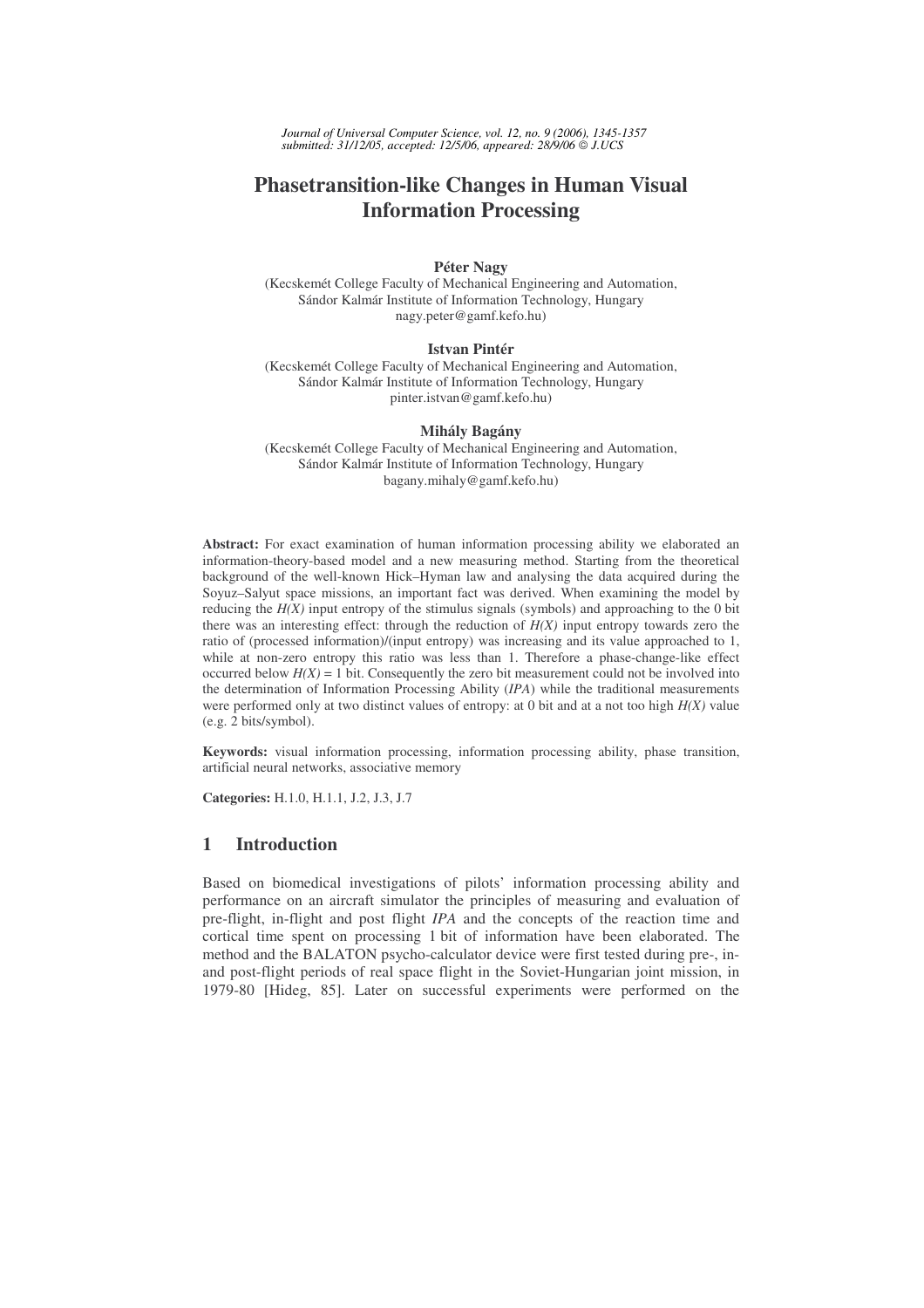Salyut−6 and Salyut−7 in the Soviet−Mongolian and Soviet−Romanian space missions. The results were published [Hideg, 82], [Remes, 83] and the relevant databases were constructed and ground-based experiments were carried out for reference. The classification of these databases was as follows: military fighter pilots (various groups of age, according to aircraft types and risk factors); airman staff, individuals working at commanders' observation posts, civilians, members of different expeditions (sportsmen and women), candidates for flight. For the results see [Nechaev, 85].

In the relevant psychological literature, Steven W. Keele [Boff, 86] summarizes the most important theoretical results concerning decision time. The applied mathematical models define the reaction time according to the Hick−Hyman law.

The problems connected with the law of Hick-Hyman are highlighted by S. Keele as follows: In the years since the Hick−Hyman law was formulated, psychologists investigating decision processes have come less and less to invoke formal information measurement. Information measurement has not been theoretically fruitful for understanding decision processes. Nonetheless, as a strictly empirical generalisation, the Hick−Hyman law still has important practical utility in drawing together under one formulation the effects of number of choice, probability of alternatives and speedaccuracy trade-off.

Our aim is to increase the safety of man-machine interaction and make more effective the work with exact examination of human information processing ability. For this reason we have elaborated an information-theory-based model and a measuring method, which provides reliable data.

The main features of the new method are the careful statistical design of stimulus signal set and the introduction of inter-stimulus time (depending on the previous reaction time and on a random variable). Experimental results show good match with the predictions of our mathematical model described in this paper.

## **2 Phenomenological model**

It is necessary to take into consideration the recently accepted and used neuronedynamic models for the correct description [Amari, 80]. When processing visual information, a temporally increasing potential distribution caused by external signals occurs in the pre-synaptic cell space (receptors). The temporal formation of the stimulus can be characterised by the activation time  $t_a$  which is an average time between the occurrence of the stimulus and the time when the average of the potential distribution rises above the activation level. The pre-synaptic pattern creates the postsynaptic potential distribution in the post-synaptic cell space (in the cortex) via the synapses. Gradually it converges to a potential distribution characterising an element of the previously fixed pattern set as the cortical processing time  $t_c$  increases. After this time, determined by the subject's tactics, the classification of the external signals is carried out by comparing the two potential distributions. The time needed for the physical reaction is represented by the parameter  $t<sub>b</sub>$ . The full reaction time (CCRT) is the sum of the three time data:  $t_r = t_a + t_b + t_c$ . The simple reaction time, or sensorymotor reaction time *SMRT* is the sum of the activation time and the physical reaction time  $(t_a + t_b)$ . This sum is not easy to separate.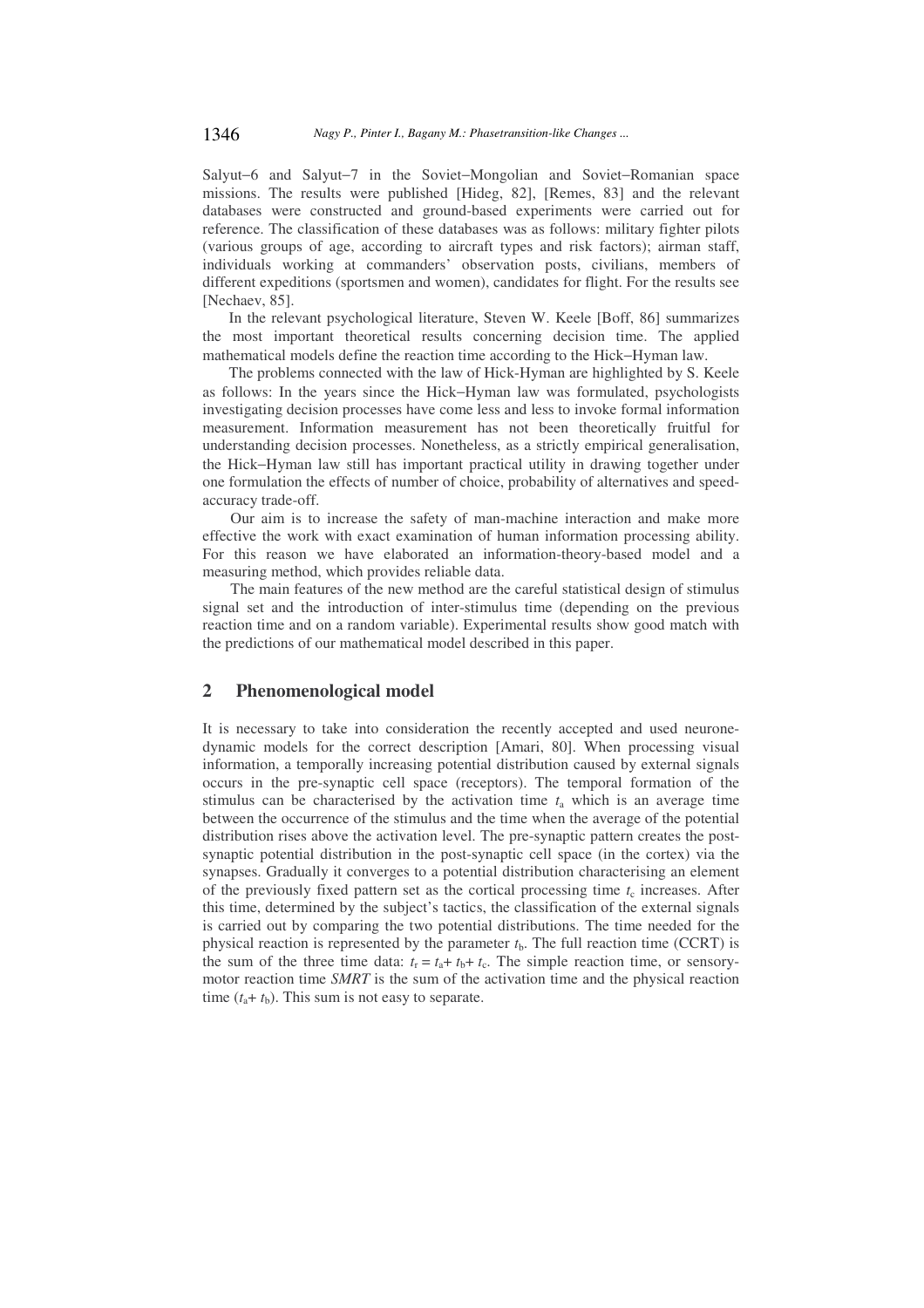The concept of *IPA* was introduced for the quantitative description of the abovementioned process in the cortex. *IPA* is the ratio of the processed information  $I_p$ , and the mean time (cortical time  $t_c$ ) spent on decision-making:

$$
IPA = \frac{I_p}{t_c}, \quad [IPA] = \frac{\text{bit}}{\text{s}}.
$$
\n(2.1)

Measurement of *IPA* was based on the formula

$$
t_r = t_s + \frac{I_p}{IPA} \t\t(2.2)
$$

the so-called Hick−Hyman law, where:

- $t<sub>s</sub>$ the sensory-motor reaction time (SMRT),
- *t*r the complex (choice) reaction time (CCRT),
- $I_n$  the quantity of processed information,
- *IPA* the so-called information processing ability, characterising the subject's actual psychic condition concerning decision-making.

The tasks can be characterised by the simultaneous, optimal performance of two cross requirements depending on events, according to a decision scheme. On the basis of conscious decision, the action (motoric response) should be carried out

at the lowest possible percentage of error,

at the highest possible speed.

Let the cortical time be a monotone increasing function of the tactical parameter  $\tau$ , and input entropy  $H$ , since the more reliable decision is to be made and the more complex problems are to be solved the more time is required. The simplest form of the  $t_c(\tau, H)$  function fulfilling the above-mentioned requirements is

$$
t_c(\tau, H) = \tau \cdot H. \tag{2.3}
$$

Let the processed information be a finite, monotone increasing function of the tactical parameter since longer time, i.e. safer tactics results in a better classification. If the subject chooses tactics of highest possible speed, there is no information processing. The information processed is equal to the input entropy if having the lowest speed:

$$
I_p(\tau=0)=0, \qquad I_p(\tau=\infty)=H. \tag{2.4}
$$

Let the transmission speed (bit/sec) be introduced as

$$
R(\tau) = \frac{I_p(\tau)}{t_c(\tau)}.
$$
\n(2.5)

So let the transmission speed  $R(\tau)$ , be a non-negative, continuous, differentiable function having one maximum. At the two extreme tactics, it has the values

$$
R(\tau=0) = 0, \qquad R(\tau=\infty) = 0. \tag{2.6}
$$

Under these conditions, it follows that

$$
\left[\frac{dI_p}{d\tau}\right]_{\tau=0} = 0.\tag{2.7}
$$

Experiments show that there is an optimal tactics (it depends on the input entropy  $H$ ) if the transmission speed is maximum:

$$
C(H)=R(\tau_{opt})=\max[R(\tau)].
$$
\n(2.8)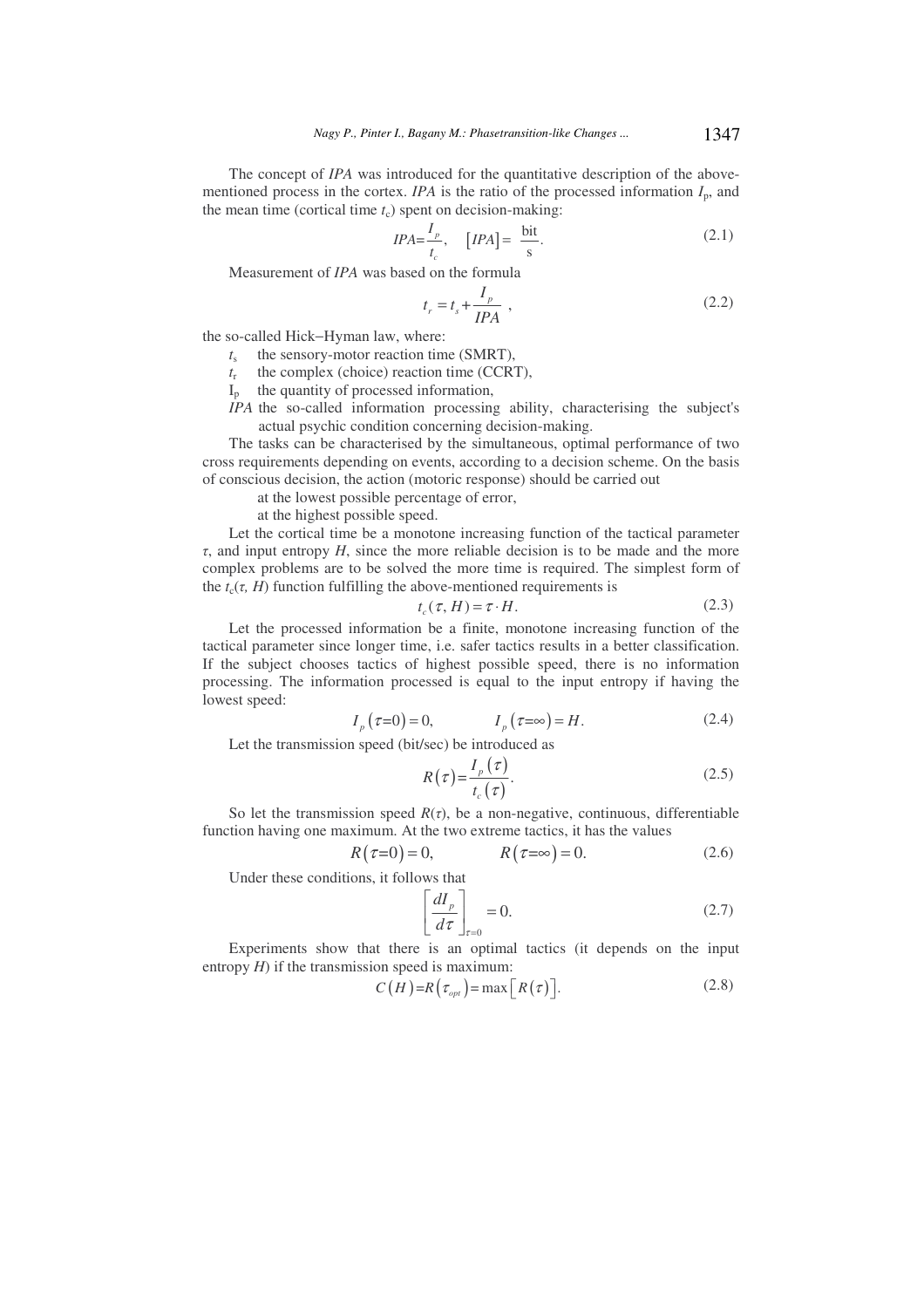This maximum transmission speed is called as channel capacity. We suppose that in a small (a couple of bits/symbol) range of input entropy the channel capacity can be considered as constant, i.e. the entropy-dependence of  $C(H)$  is negligible. Let this constant be called as maximum speed of information processing (MSIP). It characterises the information processing ability of the subject using optimal tactics. According to the model above, and to experience, human brain is a highly non-linear system and, during its operation, it has no steady state. It keeps a dynamic balance that occurs in our model in such a way that the actual tactic fluctuate around the working point  $\tau = \tau_{\text{opt}}(H)$ . Thus the tactical parameter is a stochastic variable, which implies that the measured values  $I_p$  and  $t_r$  are also stochastic variables. Based on the ideas above, the Hick−Hyman law can be modified as follows. The processed information  $I<sub>p</sub>$  and the average reaction time  $t<sub>r</sub>$  calculated on groups of signals are stochastic variables which are in a non-linear connection with each other through the tactical parameter. There is a value  $\tau_{opt}(H)$  for the parameter  $\tau(H)$  for each input entropy  $H(X)$  to which

$$
t_r\left(\tau_{opt}\left(H\right)\right)=t_s+\frac{1}{MSIP}\cdot I_p\left(\tau_{opt}\left(H\right)\right),\tag{2.9}
$$

where

$$
MSIP = \max[R(\tau)] = R(\tau_{opt}(H)). \tag{2.10}
$$

These aspects can be summarised in the following simple phenomenological model. The *P*(*X*|*Y*) conditional probability matrix, characterising statistically the relation of the *X* input signals and *Y* responses, could comprise two components: the *E* (diagonal) identity matrix corresponding to deterministic decisions and the *U* homogenous matrix involving full randomness:

$$
P(Y|X) = [1-f(\tau)] \cdot E + f(\tau) \cdot \frac{U}{n},\tag{2.11}
$$

where

- $E$  the identity matrix consisting of  $n \times n$  elements,
- $U$  the homogenous matrix consisting of  $n \times n$  elements (each element is identical),
- *n* the number of elements in the signal set (and also that of the responses),
- $f(\tau)$  the *heuristic* tactical function having the following constraints:
	- (a)  $f(\tau = 0) = 1$ ,
	- (b)  $f(\tau)$  is strictly monotone decreasing,
	- (c)  $\lim_{t \to \infty} f(\tau) = 0$ , if  $\tau$  tends to infinity,
	- (d) it has a *T* parameter with the dimension of time/information.

(The matrix construction in (2.11) is based on the theorem of full probability). For a tactical function satisfying the requirements  $(a) - (d)$ , we can choose the easily applicable

$$
f\left(\tau\right) = e^{-\frac{\tau^2}{T^2}}\tag{2.12}
$$

Gauss-function, where *T* is the tactical constant. The finite probability distribution of an *X* signal set having *n* stimulus signals is:

$$
\{P(X)\} = \left\{1-p, \frac{p}{n-1}, \frac{p}{n-1}, \dots, \frac{p}{n-1}\right\}.
$$
 (2.13)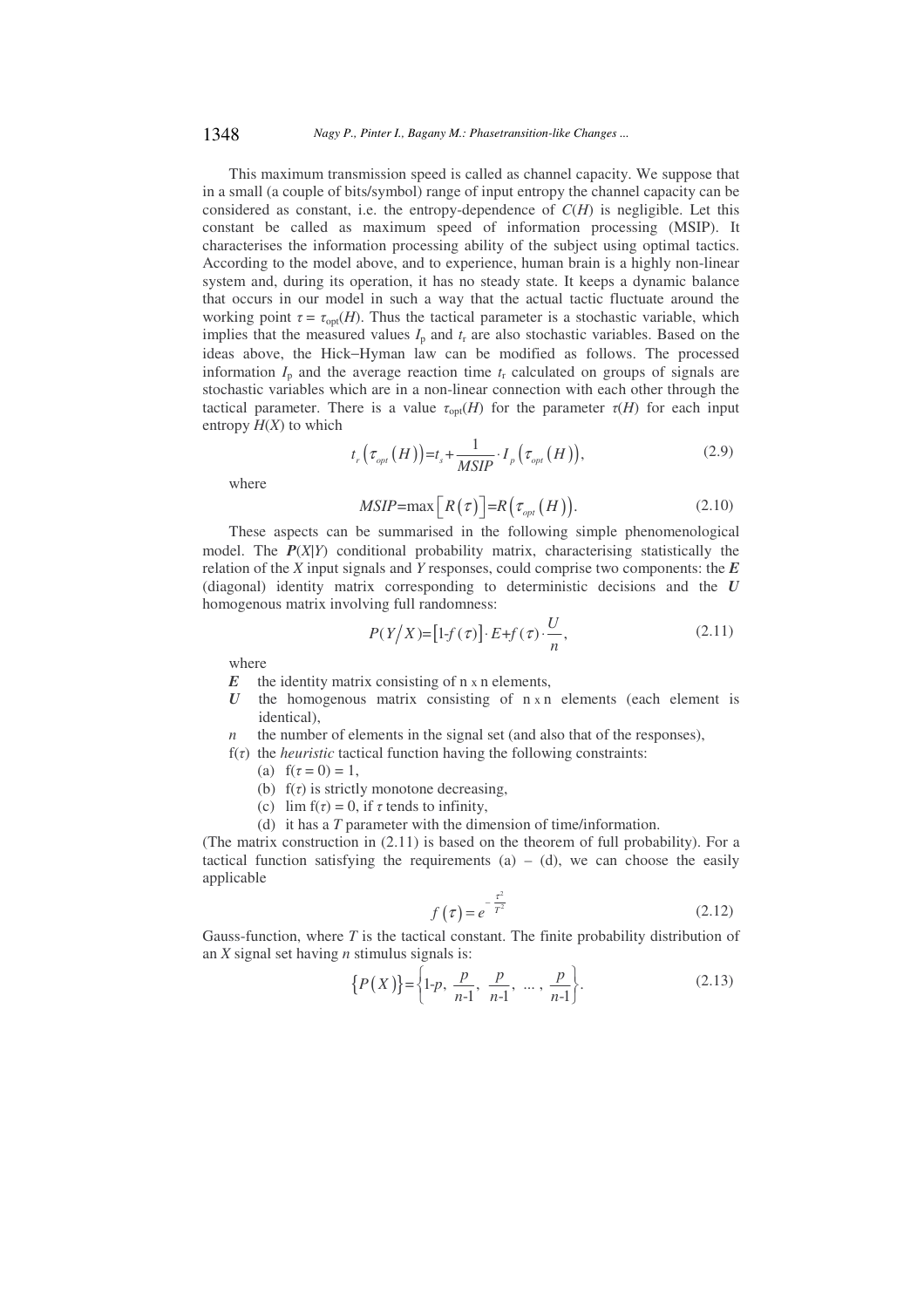If  $p = (n-1)/n$ , by changing the *p* value, the probability distribution of the signal series (thus, its entropy, too) can be continuously varied. The entropy of the signal set under (2.13) is:

$$
H(p) = \left[ (1-p) \cdot \log_2 \left(1-p\right) + p \cdot \log_2 \frac{p}{n-1} \right]. \tag{2.14}
$$

Based on  $(2.11)$  and  $(2.13)$  the  $P(X, Y)$  probability matrix of the simultaneous events is:

$$
\left[\n\begin{array}{ccc}\n(1-p)\left[1-\frac{n-1}{n}\cdot f(\tau)\right] & (1-p)\cdot \frac{f(\tau)}{n} & \dots & (1-p)\cdot \frac{f(\tau)}{n} \\
\frac{p}{n-1}\cdot \frac{f(\tau)}{n} & \frac{p}{n-1}\cdot \left[1-\frac{n-1}{n}\cdot f(\tau)\right] & \dots & \frac{p}{n-1}\cdot \frac{f(\tau)}{n} \\
\vdots & \vdots & \ddots & \vdots & \vdots \\
\frac{p}{n-1}\cdot \frac{f(\tau)}{n} & \frac{p}{n-1}\cdot \frac{f(\tau)}{n} & \dots & \frac{p}{n-1}\cdot \left[1-\frac{n-1}{n}\cdot f(\tau)\right]\n\end{array}\n\right]\n\tag{2.15}
$$

The probability distribution of responses is as follows:

$$
\{P(Y)\} = \left\{q, \frac{1-q}{n-1}, \frac{1-q}{n-1}, \dots \frac{1-q}{n-1}\right\},\tag{2.16}
$$

where

$$
q = q(\tau) = (1 - p) \cdot \left[1 - f(\tau)\right] + \frac{f(\tau)}{n}.
$$
\n(2.17)

The probability of errors and the accuracy:

$$
r(\tau) = \sum_{i=1}^{n} \sum_{j=1}^{n} p(x_i, y_j) = \frac{n-1}{n} \cdot f(\tau), \quad i \neq j.
$$
\n
$$
c(\tau) = 1 - r(\tau) = 1 - \frac{n-1}{n} \cdot f(\tau).
$$
\n(2.18)

$$
a(\tau) = 1 - r(\tau) = 1 - \frac{n-1}{n} \cdot f(\tau)
$$

Finally, the processed information is [Reza, 61]:

$$
I_{p} = \sum_{i=1}^{n} \sum_{j=1}^{n} p(x_{i}, y_{j}) \cdot \log_{2} \frac{p(x_{i}, y_{j})}{p(x_{i}) \cdot p(y_{j})}
$$
(2.19)

### **3 Results and important features of our model**

The numerical evaluation of the mathematical model above was performed by MAPLE V for Windows. The processed information can be calculated on the basis (2.19) and (2.15):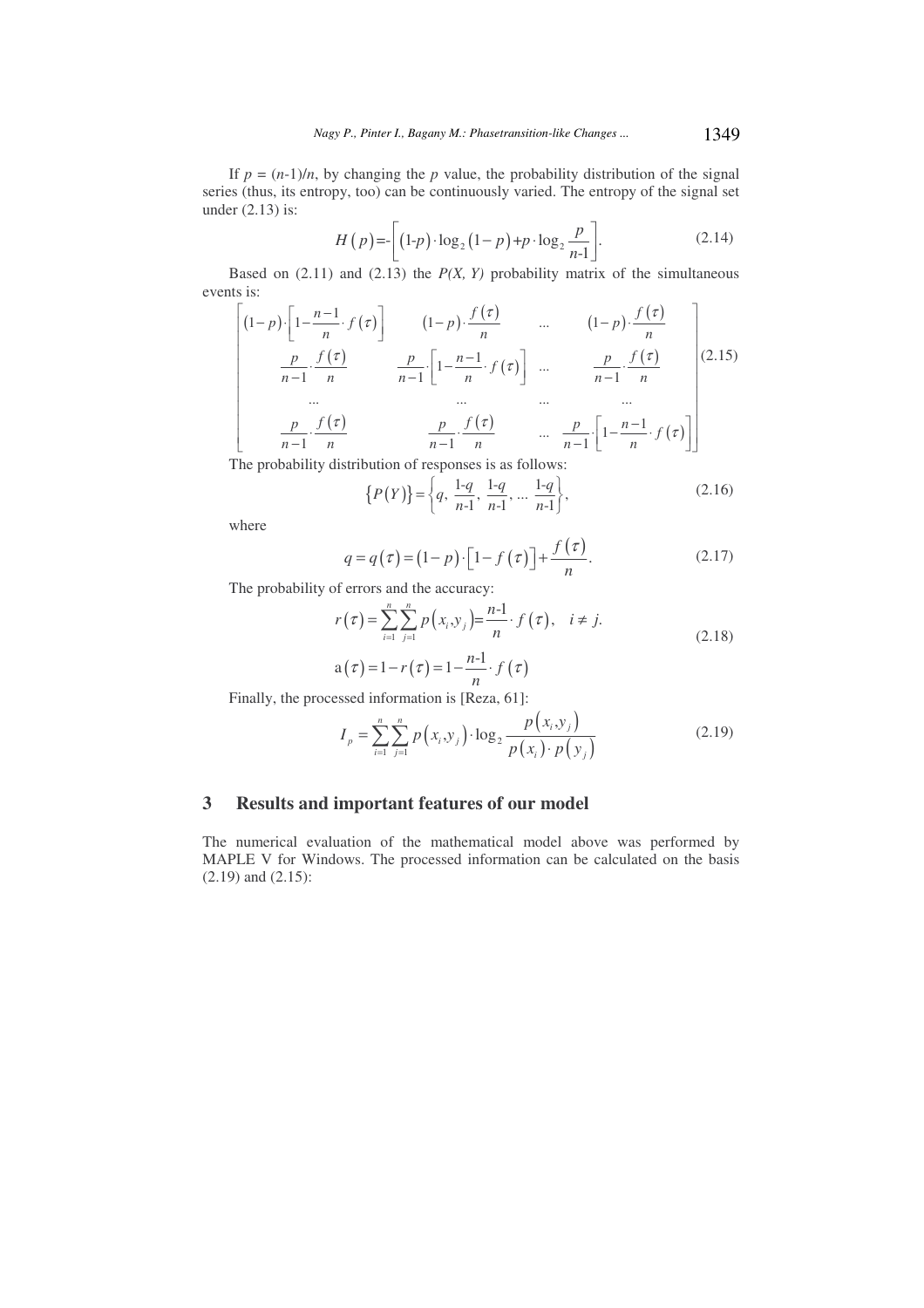1350 *Nagy P., Pinter I., Bagany M.: Phasetransition-like Changes ...*

$$
I_{p}(\tau) = (1-p) \cdot (1-r) \cdot \log_{2} \frac{1-r}{q} + p \cdot (1-r) \cdot \log_{2} \frac{(n-1) \cdot (1-r)}{1-q} +
$$
  
+
$$
(n-1) \cdot (1-p) \cdot \frac{f(\tau)}{n} \cdot \log_{2} \frac{(n-1) \cdot f(\tau)}{n \cdot (1-q)} + p \cdot \frac{f(\tau)}{n} \cdot \log_{2} \frac{f(\tau)}{n \cdot q} +
$$
  
+
$$
(n-2) \cdot p \cdot \frac{f(\tau)}{n} \cdot \log_{2} \frac{(n-1) \cdot f(\tau)}{n \cdot (1-q)}.
$$
 (3.1)

The transmission speed  $R(\tau)$ , can be calculated with equations (2.5), (2.3) and (3.1), and we get a function (see Figure 1).



*Figure 1: The transmission speed function of tactical parameter () in our model.*

The optimal work-point  $\tau_{opt}$  can be determined by  $\frac{d\mathbf{r}}{dt}$  =0 *opt dR*  $\left. \frac{d\tau}{d\tau} \right|_{\tau_{\text{max}}} = 0$ , following a

numerical analysis, the  $MSIP = R(\tau_{opt})$  maximum transmission speed (channel capacity) was plotted as a function of input entropy (Figure 2.).



*Figure 2: The optimal transmission speed (MSIP) function of input entropy.*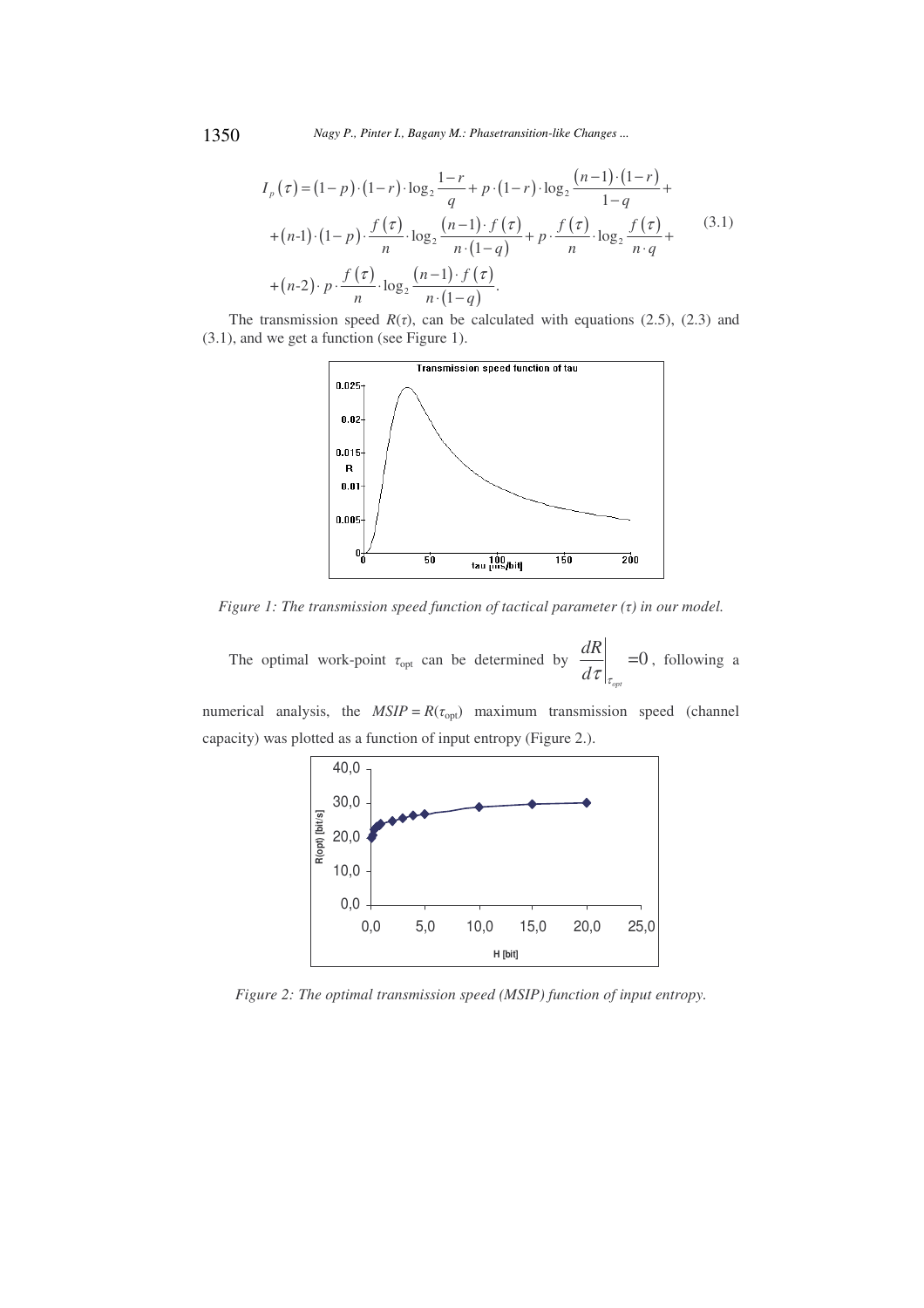We can find few important facts from study of accuracy of information processing. The accuracy of information processing at optimum working point is independent of *T* individual characteristic parameter and shows an interesting dependence of  $H(X)$  input entropy: the accuracy approaches to 100%, when  $H(X)$ approaches to 0 bit and approaches under 70% when the input entropy is increasing  $(H(X) \gg 1$  bit).



*Figure 3: The optimal transmission speed (MSIP) function of input entropy.*

Moreover, information theory distinguishes between the concepts of *a priori* and *a posteriori* information [Reza, 61]. The *a priori entropy* is determined by the generation of the signal sequence (so it is independent of the subject's consciousness). The *a posteriori entropy* is a quantity generated during the perception of the signal sequence in the subject's consciousness and the tactic  $(7)$  is fitting to *a posteriori entropy*, so the subject changes its tactic below  $H(X)=1$  bit.

Through the reduction of  $H(X)$  input entropy the  $I_p/H(X)$  processing ratio and the accuracy are increasing and its value approaches 1, while at non-zero entropy these values are less than 1 essentially. Therefore a phase-change-like transition occurs below  $H(X) = 1$  bit – like as the physical phase-changes. Consequently we cannot involve the zero bit measurement into the determination of *IPA*, while the traditional measurements are performed only at two distinct values of entropy: at 0 bit and at a not too high  $H(X)$  value (e.g. 2 bits/symbol). Similarly through the increasing of  $H(X)$ input entropy  $(H(X) \gg 1$  bit) the  $I_p/H(X)$  processing ratio and the accuracy approaches to an individual characteristic value, the subject changes the working method of information processing. We found that the most essential behaviour of our model is widely independent of the concrete choice of  $f(\tau)$  heuristic tactical function and other parameters on the analogy of the universality features of the critical-phenomenon in statistical physics.

Depending on the quantity of the input information the signal processing in human brain has at least three different levels or working-phase, e.g.: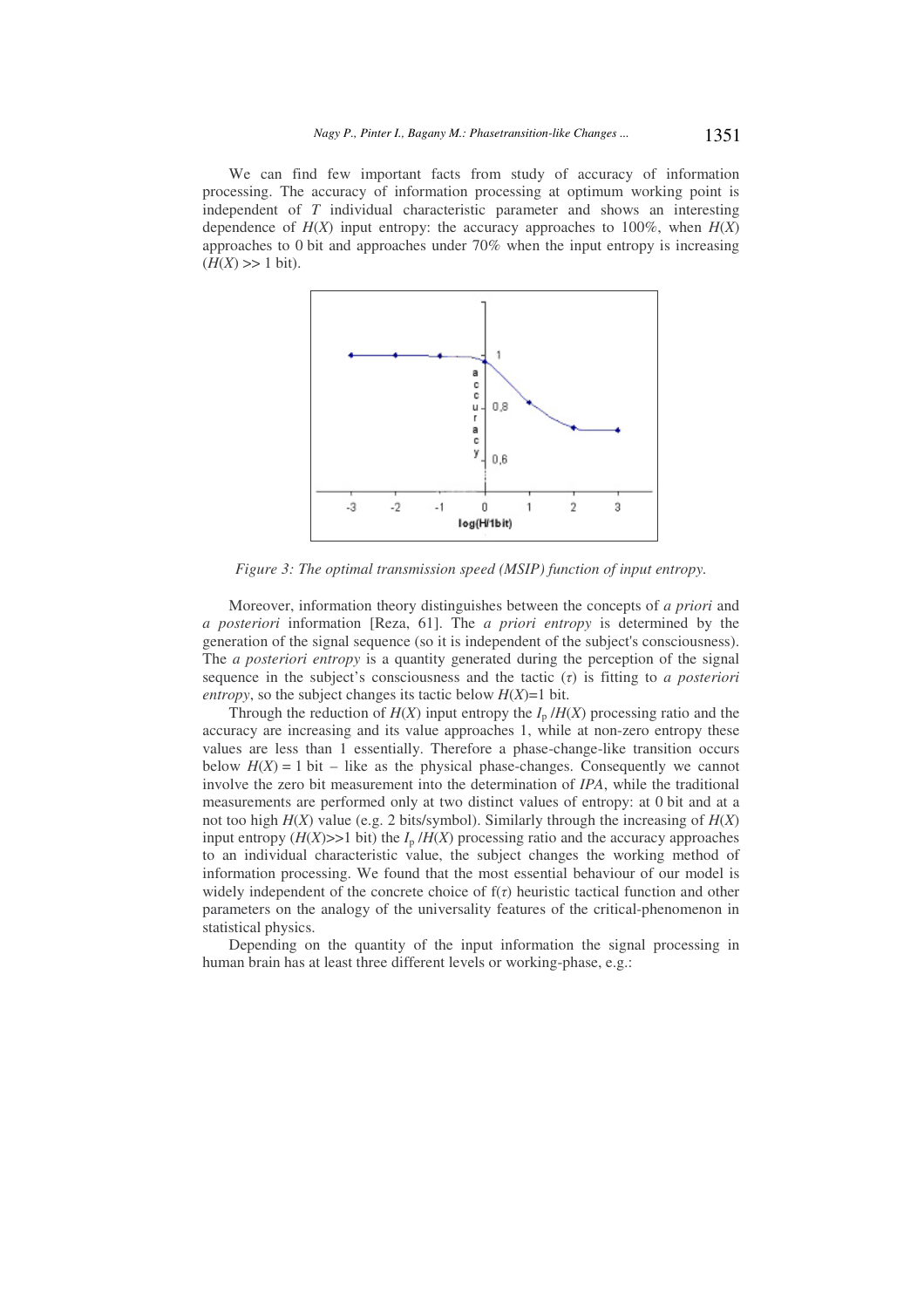1352 *Nagy P., Pinter I., Bagany M.: Phasetransition-like Changes ...*

- Level of simple reactions (reflex): The input entropy (information) is 0 bit and there is no processing of signals in the cortex. This level is characterised by the time of simple reaction (*SRT*).
- Level of quantitative information processing: It means a quasi-exact identification of signals having small entropy. There is signal processing and classification in the cortex.
- Level of associative information processing: It is not possible to process the signals exactly since they have large amount of entropy and/or they are disturbed by noise. The simplest way of classification needs a different form: the pattern recognition approach for the identification of signals.

On the basis of the phenomenological model above the PSYCHOKONDI measuring methodology was developed and patented ([Remes, 91], [Bagány, 91] and [Bagány, 95]).

### **4 The measurement of human associative information processing**

In accordance with our model the third level of human information processing is the associative level. Clearly, the obvious goal in designing the measurement protocol for this level is to preserve the basic methodology described above in this paper. Moreover, it is necessary to generate signals of high entropy from signals of the basic measurement process. Our solution for these tasks is summarized below.

The main question to be answered is a fundamental one: what is the suitable "etalon" for comparison of the measured data in investigating the human associative information processing? To recent knowledge of the authors, there is no such "etalon", that is, we have no exact (mathematical) and subject-independent cognitive psycho-physiological model suitable for the comparison in question.

Our proposition for solution of this problem is the application of an artificial neural network (ANN) for the same classification task working in parallel with the human operator investigated, and to quantify the classification process with a suitable and computable parameter of the ANN. Such a manner the data computed by the ANN can be considered as a basis for comparison of the information processing abilities of the subjects in case of high entropy stimulus signals (which needs – to our basic assumptions – human associative information processing).

#### **4.1 The application of the Hamming-network for the IPA measurement**

After investigating several artificial neural network architectures in this respect, we have concluded that the binary Hamming-MAXNET network (HMN) [Lippmann, 87] is the most suitable for our purposes because of its easy (analytical) training, large storing capacity [Hassoun, 96] [Meilijson, 95] and because of its optimality in Bayessense when performing the classification task during recall [Lippmann, 87] [Hassoun, 96]. Also, it is easy to acquire the stored pattern after the final decision. A singleiteration version of the original network has been developed [Meilijson, 95] and the practical application of the Hamming-network is a recent topic [Ikeda, 01].

The basic goal of the HMN is to perform a 1-NN classification using the Hamming distance between the stored binary patterns and the input pattern (or the so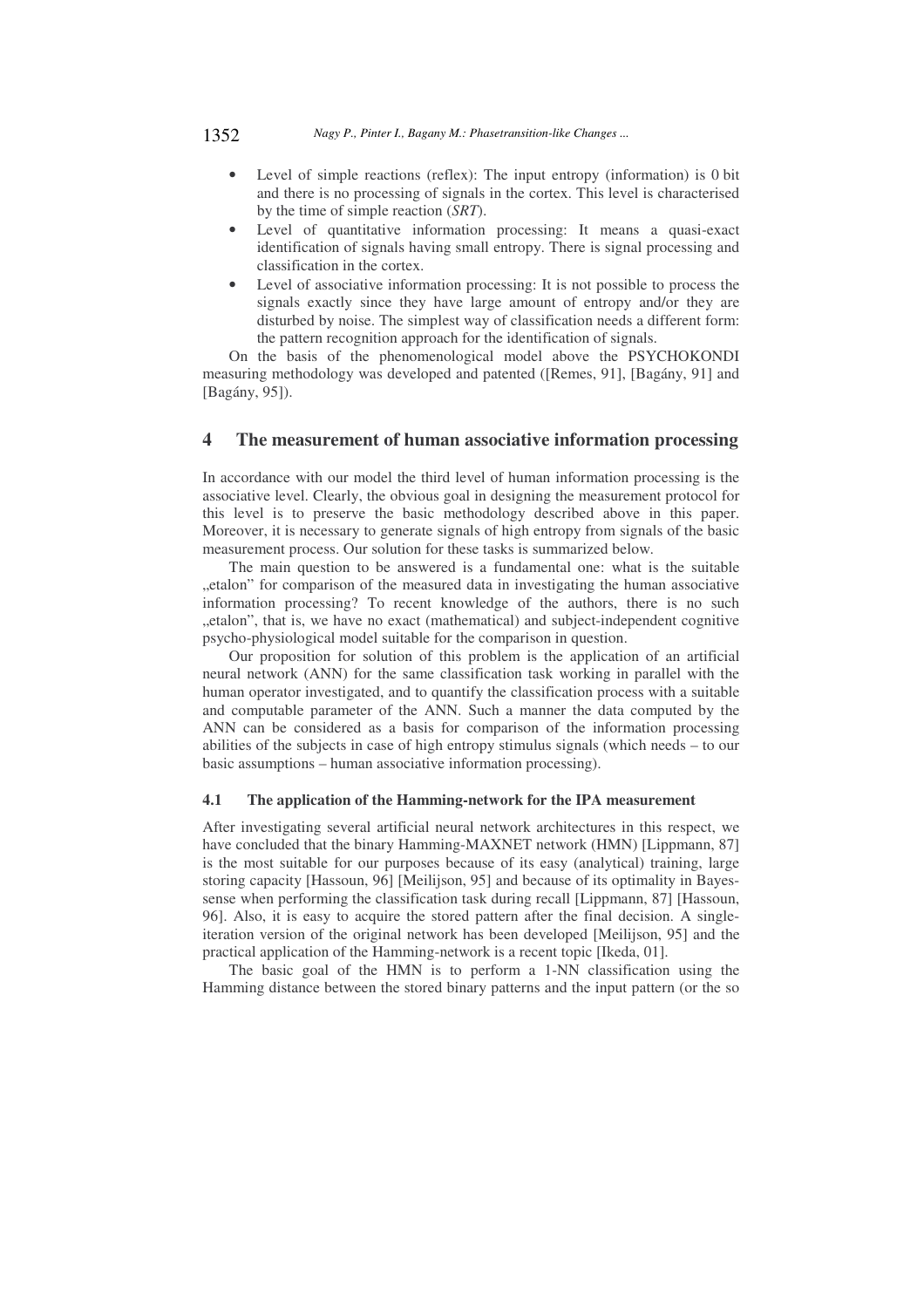called key pattern). That is, the minimum value of Hamming distances is necessary for decision.

However, in our case, the computations have to be performed by artificial neurons, that is, the basic operations are dot-product between the actual neuron's synaptic weight-vector and the input vector, the subtraction of the synaptic threshold value and the application of the output function in order to compute the output ..activity" value. Moreover, there is a special ANN (the MAXNET) for determining the maximum (instead of minimum) of components of the nonnegative input vector, so it is necessary to rearrange the basic 1-NN computations above. In order to achieve this goal, first we have to notice, that in case of finite binary vectors there is an upper bound of  $d_{\text{max}}$  for the maximum of the Hamming-distance (namely the dimension N of the vector), so the determination of the minimum is equivalent to the determination of the maximum of the difference between the dimension of *N* and the actual Hamming distance. Moreover, by changing over to  $\{-1, +1\}$ -type binary representation instead of  $\{0, 1\}$ , finally we get:

$$
s_j = d_{\max} - d(x, p_j) = \sum_{i=0}^{N-1} \frac{p_{j,i}}{2} \cdot x_i - \left(-\frac{N}{2}\right),\tag{4.1}
$$

where  $s_i$  denotes the output value of the j-th neuron,  $d_{\text{max}}$  is the value of the dimension  $d(x, p_i)$  denotes the actual Hamming distance between the key and the j-th stored pattern  $p_{i,j}$  denotes the i-th component of the j-th neuron in the Hamming layer in  $\{-1, +1\}$  representation and  $x_i$  denotes the i-th component of the key in {-1, +1} representation. So that, according the conventional ANN-terminology we get that the synaptic weight vector of the j-th neuron is  $w_j = p_j/2$ , and the value of the synaptic threshold is -N/2. The learning in this case means simply storing the ideal prototype vectors after halving them and setting up the universal synaptic threshold of -N/2.

The Hamming-layer sets up the initial values for the MAXNET-iteration, while the MAXNET performs the final computations necessary for recall. That is, the third layer is the co called MAXNET, which is a full-connected lateral-inhibition-type network. The number of the neurons is the same as in the Hamming-layer (that is, the number of *M* of the stored patterns), the value of the weight of self-feedback is 1, and for the values of other weights  $0 < \varepsilon < 1/M$  holds for every neurons of the MAXNET. The value of synaptic thresholds is 0. The output function is the so-called thresholdlogic-type. The operation of the MAXNET layer is given by the equations below:

a) initial values from the Hamming-layer:

$$
y_j(0) = f(s_j)
$$
\n<sup>(4.2)</sup>

b) *T* iteration steps:

$$
y_j(t+1) = f\left(y_j(t) - \varepsilon \sum_{k \neq j} y_k(t)\right) 0 \le t < T \quad 0 \le j, k < M \tag{4.3}
$$

c) output function of the MAXNET neurons:

$$
f(x) = \begin{cases} 0 & x < 0 \\ x & 0 \le x < N \\ N & N \le x \end{cases} \tag{4.4}
$$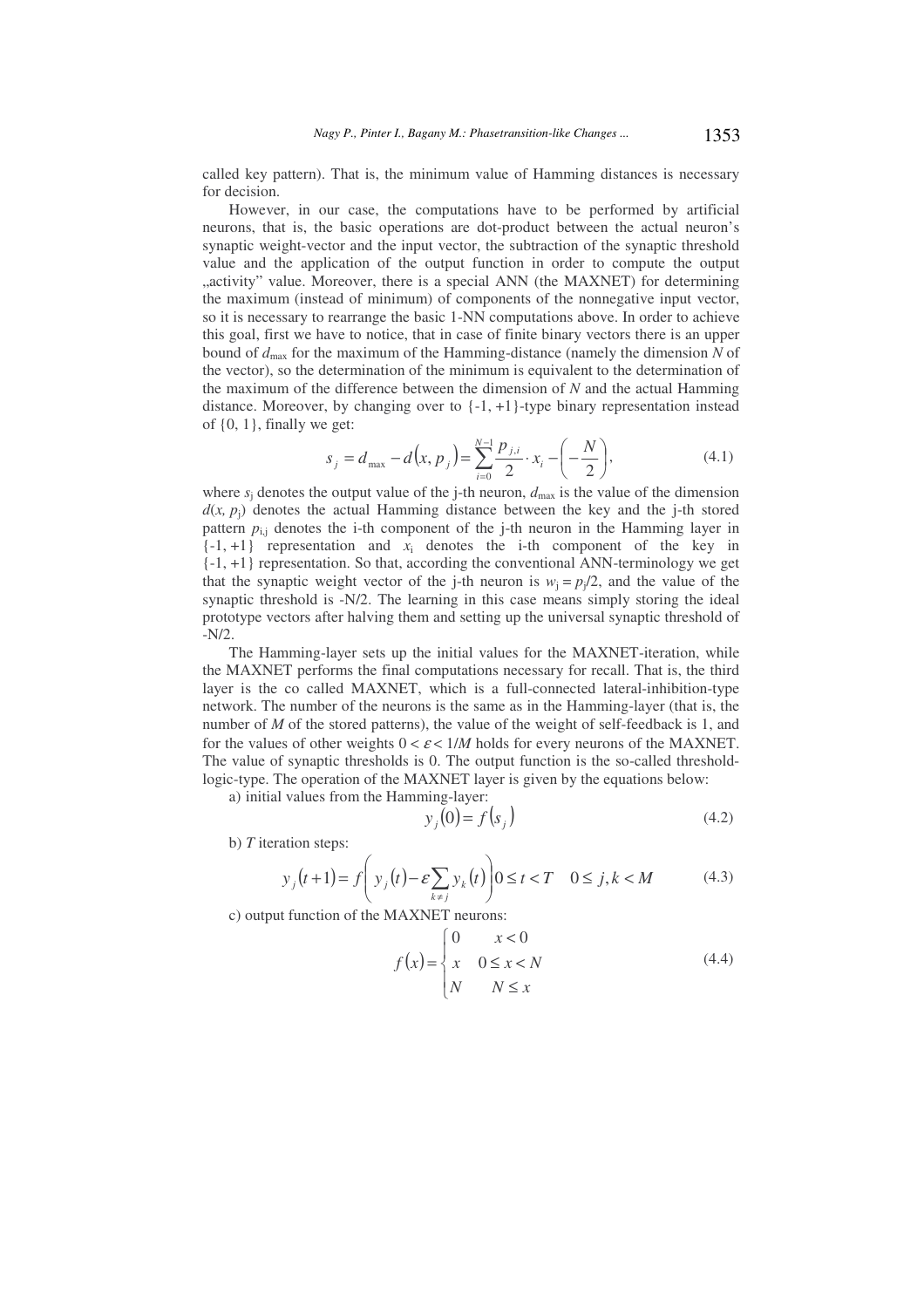After convergence the output of only one neuron remains positive, and based on its index the recall is completed. The classification (or in other words the association) process can be characterized by the number of iterations necessary for convergence.

The HMN is suitable for our purposes because the original (ideal, non-distorted) stimulus patterns can easily be stored in the Hamming-layer's neuron's weights, and when the key is a distorted version of one's stored pattern, the recall process not only simulates the "time" (that is, the number of iterations) necessary for final decision, but it gives back the result of the decision in form of the stored ideal pattern as well. Therefore, the conditional probability matrix could also be set up and all the calculations necessary for computing the *IPA* could be completed.

#### **4.2 Simulation of the Hamming**−**MAXNET network for the** *IPA* **measurement**

In order to simulate the behaviour of the HMN in the *IPA* measurement task, it is necessary to set up the network according to the basic PHYCHOKONDI protocol. The number of ideal patterns are 8, a particular pattern has been created by hand as a  $7 \times 5$  matrix of values from  $\{-1, +1\}$ , the value of the lateral inhibition has been set up as  $\varepsilon = 10^{-3}$ , the stopping condition of the iteration is based on the value of the threshold of  $\delta = 10^{-4}$ . The iteration has been stopped, when all the outputs of the MAXNET's neurons except only one are lower than this threshold. Obviously, it is possible to run into an infinite iteration process − this is exactly the case, when two or more neurons in the Hamming-layer have equal output values. This problem was investigated thoroughly, and it was concluded that this event occurs rarely [Floréen, 92], therefore we solved this problem by stopping the iteration after  $MAXITER = 1000$  steps in our simulations, and by excluding these iteration values from calculation of the iteration average.

After setting up the network, the next step is to generate the stimulus patterns (signals), which are distorted versions of the ideal, stored patterns. After selecting an ideal pattern according to the basic measurement protocol, the components of the pattern vector are inverted at random using uniformly distributed, independent pseudo-random numbers. Given a fixed value of *p*, several key vectors (i.e. the distorted version of the selected stimulus pattern) have been generated (10 keys with  $0 < p \le 0.196$  and 100 keys with  $0 < p \le 0.401$  respectively in experiments A and experiments B). The sequence of  $p$  values have been chosen so that the Shannonentropies of the generated keys form an arithmetic series, so the sequence in question was the following: 0.003, 0.007, 0.011, 0.015, 0.02, 0.026, 0.031, 0.037, 0.043, 0.05, 0.057, 0.064, 0.071, 0.079, 0.088, 0.096, 0.105, 0.115, 0.125, 0.135, 0.146, 0.158, 0.17, 0.183, 0.196, 0.211, 0.226, 0.243, 0.261, 0.281, 0.304, 0.329, 0.36, 0.401. At a given value of *p* not only the average iteration number has been computed as described above, but the relative frequency of correct classifications has also been determined as well. The results of our numerical experiments can be seen on Figure 4.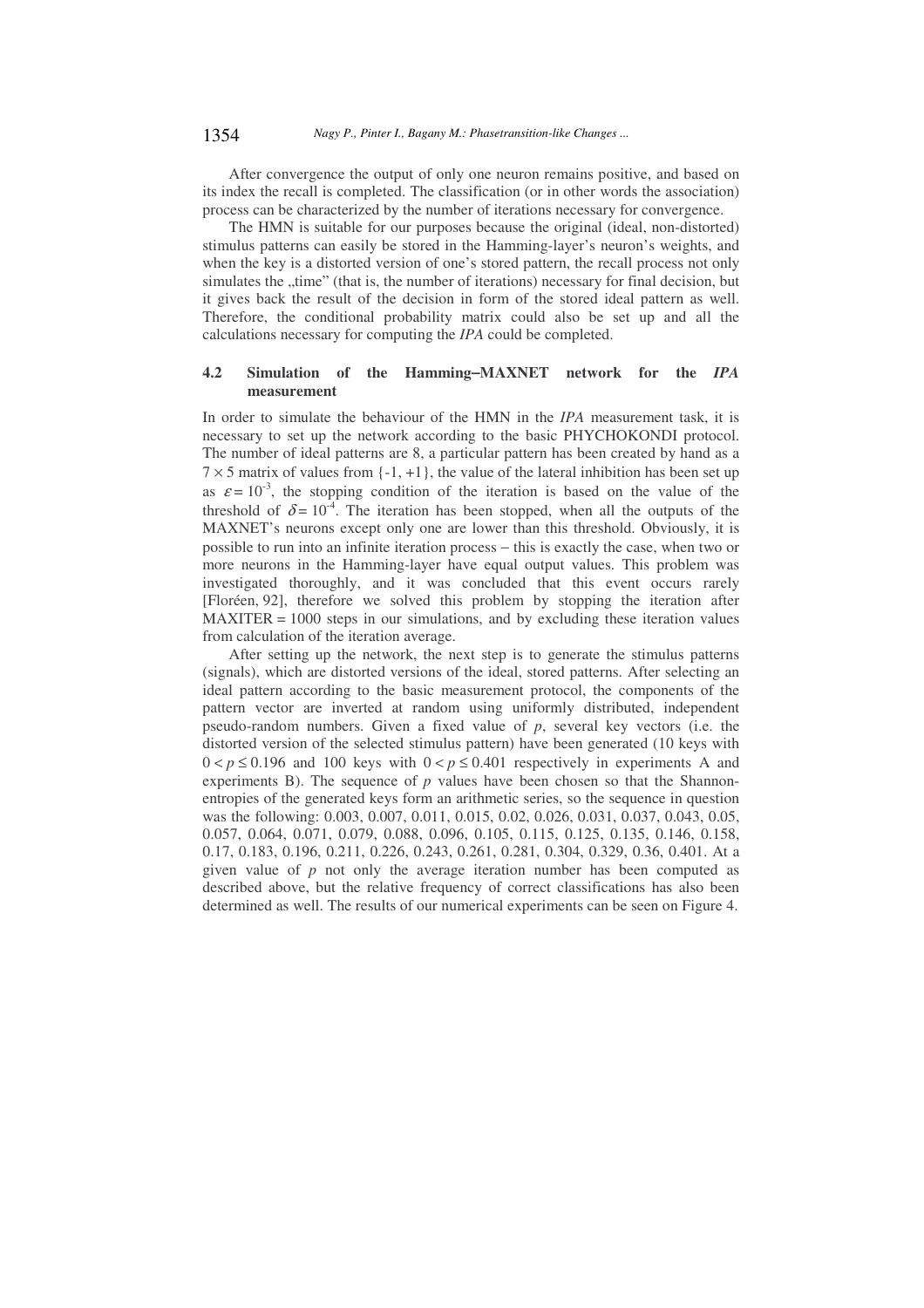

*Figure 4: The average iteration numbers (left columns) and the relative frequencies of correct classifications (right columns) in experiment A (upper trace) and experiment B (lower trace) as a function of key's entropy (given by the index in the above sequence of p values for simplicity).*

As it can be checked on the Figure 4, the average iteration number has an increasing tendency with increasing key entropies and in an acceptable range of key entropies there are no misclassifications. Therefore the HMN defined in this paper can be considered as an *etalon* when measuring the human associative information processing, so that the original PSYCHOKONDI measurement protocol can be extended for higher-entropy stimulus signals.

# **5 Outlook**

Since the formal description of few neutral network models is identical to some models of statistical physics (for example the Hopfield model to the Ising spin glass), the field of neural network attracted many physicist to study the impact of phase transitions on the stability of neural networks. With this deep analogy we can understand better the activity of brain and information processing. For example [Hoshino, 96] has shown that the transition between the pattern itinerant state and pattern fixed state in neural networks may be induced by the self-organized infinitesimal synaptic changes if the dynamical state of the network is near the transition point. On the other hand, the early stages of mammalian visual processing has been successfully modelled and realised on silicon, using CNN chips [Gál, 04]. The paper has also described the straightforward predictions of models that have relevance to visual neuroscience.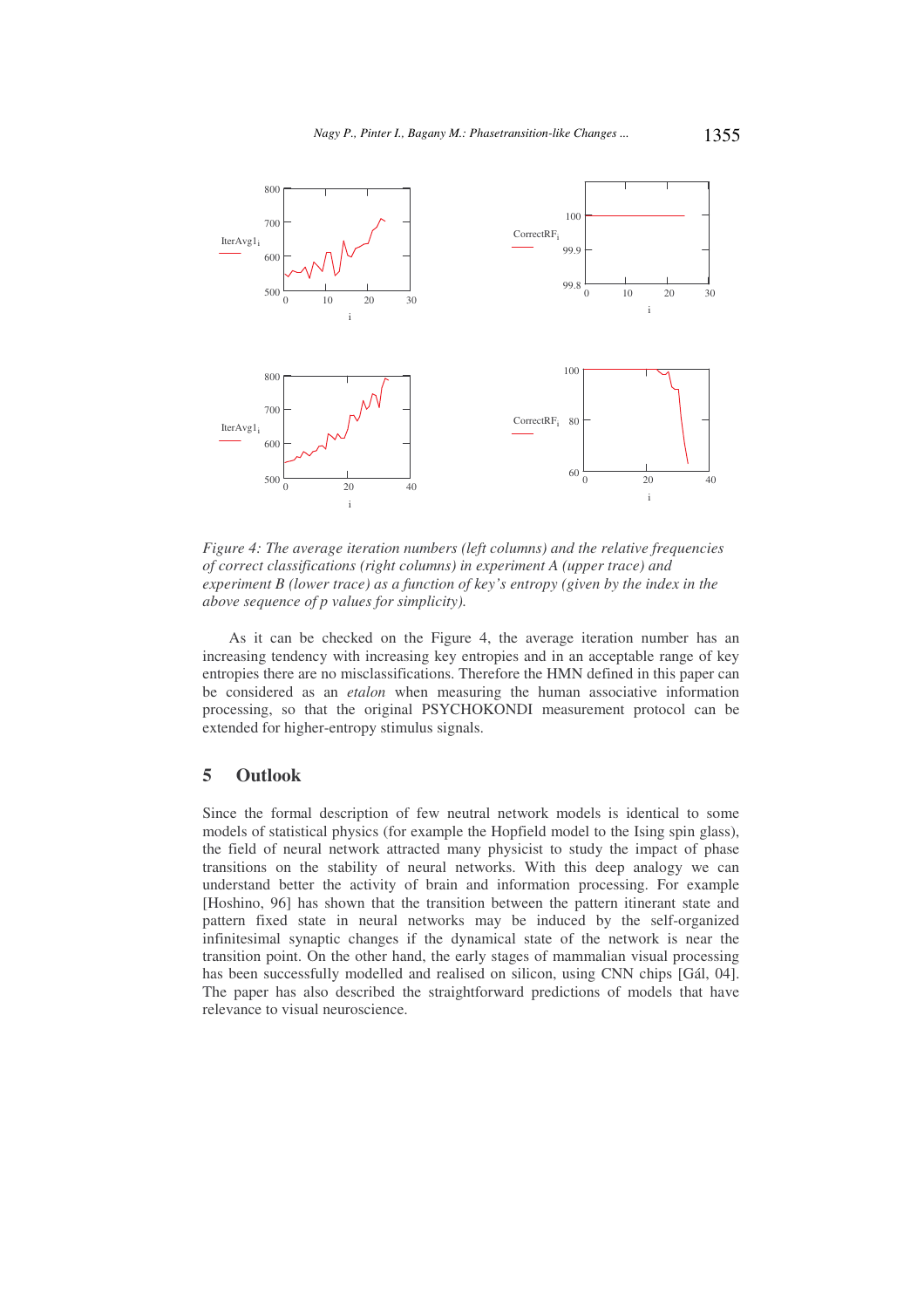### **6 Conclusions**

The model discussed in this paper gives the following basic features resulted from requirements and experiences.

- The process has a statistically manageable stochastic nature: the  $t_c$  cortical (decision) time is determined by the tactical parameter so  $t_c$  is a random variable characterised by its mean value and standard deviation.
- It has been proven that the  $I_p t_c$  function comes from theory above corresponds to the experimental results. Moreover the  $R = I_p/t_c$  formula of transmission speed provides a qualitatively correct function to determine the optimal work point, i.e. channel capacity.
- This channel capacity, defined as the maximum of transmission speed for a given *T* parameter, is approximately constant in the  $H(X)$  entropy range of few bits. Therefore the individual's *MSIP* information processing ability (independent of entropy) can be determined.
- Through the reduction of  $H(X)$  input entropy the  $I_p/H(X)$  processing ratio and the accuracy are increasing and its value approaches 1, while at non-zero entropy these values are less than 1 essentially. Therefore, a "phase-change" occurs below  $H(X) = 1$  bit point – like as the physical phase-changes. Consequently we cannot involve the zero bit measurement into the determination of *IPA,* while the traditional measurements are performed only at two distinct values of entropy: at 0 bit and at a not too high  $H(X)$  value (e.g. 2 bits). Similarly, through the increasing of  $H(X)$  input entropy  $(H(X) \gg 1$  bit) the  $I_p/H(X)$  processing ratio and the accuracy approaches to an individual characteristic value, the brain change the working method of information processing.
- Based on the HMN simulations the last conclusion is that a possible method for measuring the human associative information processing ability is based on the Hamming-MAXNET network defined in the fourth section of this paper, the suitable number of iterations is in the order of 100 at each key-entropy value and the suitable interval for the p values is  $0 < p \le 0.196$ . In case of human associative information processing, the verification of the HMN-based measurement method is the next task, that is, first it is necessary to conduct a series of measurements on human operators working on the same task in parallel with the HMN in case of stimulus signals of higher entropy.

### **References**

[Amari, 80] Amari, S.: Topographic Organisation of Nerve Fields; Bul. Math. Biol. 42, pp. 339-364, 1980

[Bagány, 91] M. Bagány, P. Nagy, A. Nádas, P. Remes: Method for measuring of human visual information processing, Hungarian patent b. sz. 1451/91.

[Bagány, 95] Bagány, M., Nagy, P., Kalmár, S., Remes, P., Pozsgai, A.: Information processing in brain IEEE Proc. of Workshop on Computational Modelling and Imaging in Biosciences (COMBIO'95), Kecskemét, Hungary, Hungarian Academy of Sciences, pp. B.12-16, 1995.